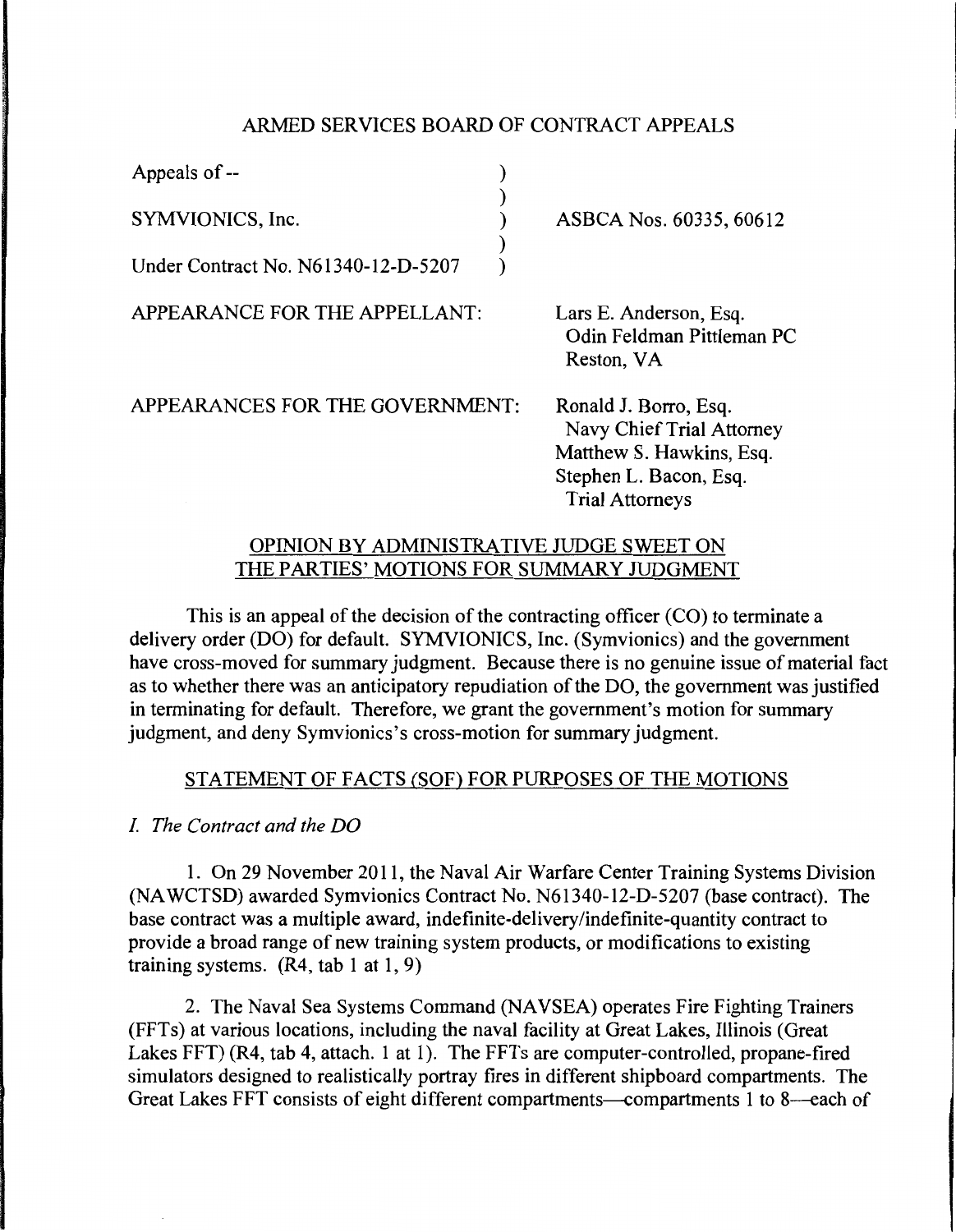which resembles a different shipboard compartment. The Great Lakes FFT also contains a staging area, and an adjacent area known as the pit. The Great Lakes FFT is located within Building 510. (R4, tab 4, attach. 2 at 3; supp. R4, tab 228 at 2-3, 5, 8)

3. In March 2015, NAVSEA identified a requirement to modernize the FFT control systems by installing Programmable Logic Controllers (PLCs) to operate the FFTs (R4, tab 4, attach. 2 at 1; supp. R4, tab 41 at 2849). At the time, the Great Lakes FFT was in "layup status," and had not been used to conduct training for years. Thus, before the PLCs could be installed, the Great Lakes FFT required hardware design and maintenance tasks for the non-PLC equipment affected by the layup. (Supp. R4, tab 31 at 4970)

4. Building 510 also needed repairs. Therefore, the government decided that NA WCTSD would execute a DO under the base contract for the repairs and upgrades to the FFTs—including the Great Lakes FFT—and the Naval Facilities Engineering Command (NAVFAC) would execute a separate contract to complete facility repairs to Building 510 (R4, tab 3 at 5; supp. R4, tab 31 at 4972).

5. On 12 February 2015, NAWCTSD sent base contract holders a competition assessment. The competition assessment alerted the base contract holders that NA WCTSD anticipated issuing a contract to upgrade FFTs, and that the Great Lakes FFT also would require hardware design for non-PLC equipment affected by the layup. The competition assessment stated:

| <b>Estimated Milestones window for Great Lakes:</b> |                               |
|-----------------------------------------------------|-------------------------------|
| Fire Fighting training equipment removal for        |                               |
| non-PLC upgrade tasks[:]                            | 18 Dec $2015 - 25$ Jan $2016$ |
| PLC and non-PLC Systems/Equipment                   |                               |
| Installation period[:]                              | 16 Jun $-5$ Aug 2016          |
| System Integration, Testing & Acceptance[:]         | 5 Aug $-28$ Oct 2016          |
| Ready for Training[:]                               | 1 Nov 2016                    |

(Supp. R4, tab 26 at 2407)<sup>1</sup> The competition assessment also contained a draft of appendix A, the final version of which is discussed in greater detail below *(id. at 2477-90)*.

6. Symvionics's executive vice president Richard Weeks determined that Symvionics could perform the PLC upgrade work, but that it needed to subcontract out the non-PLC work, including the removal tasks. Mr. Weeks contacted Engineering Support Personnel, Inc. (ESP) about subcontracting. ESP expressed interest, but

<sup>&</sup>lt;sup>1</sup> We refer to the period between 18 December 2015 and 25 January 2016 as "the removal period"; the period between 26 January 2016 and 15 June 2016 as "the interim period"; and the period between 16 June 2016 and 28 October 2016 as "the installation period." All dates are inclusive.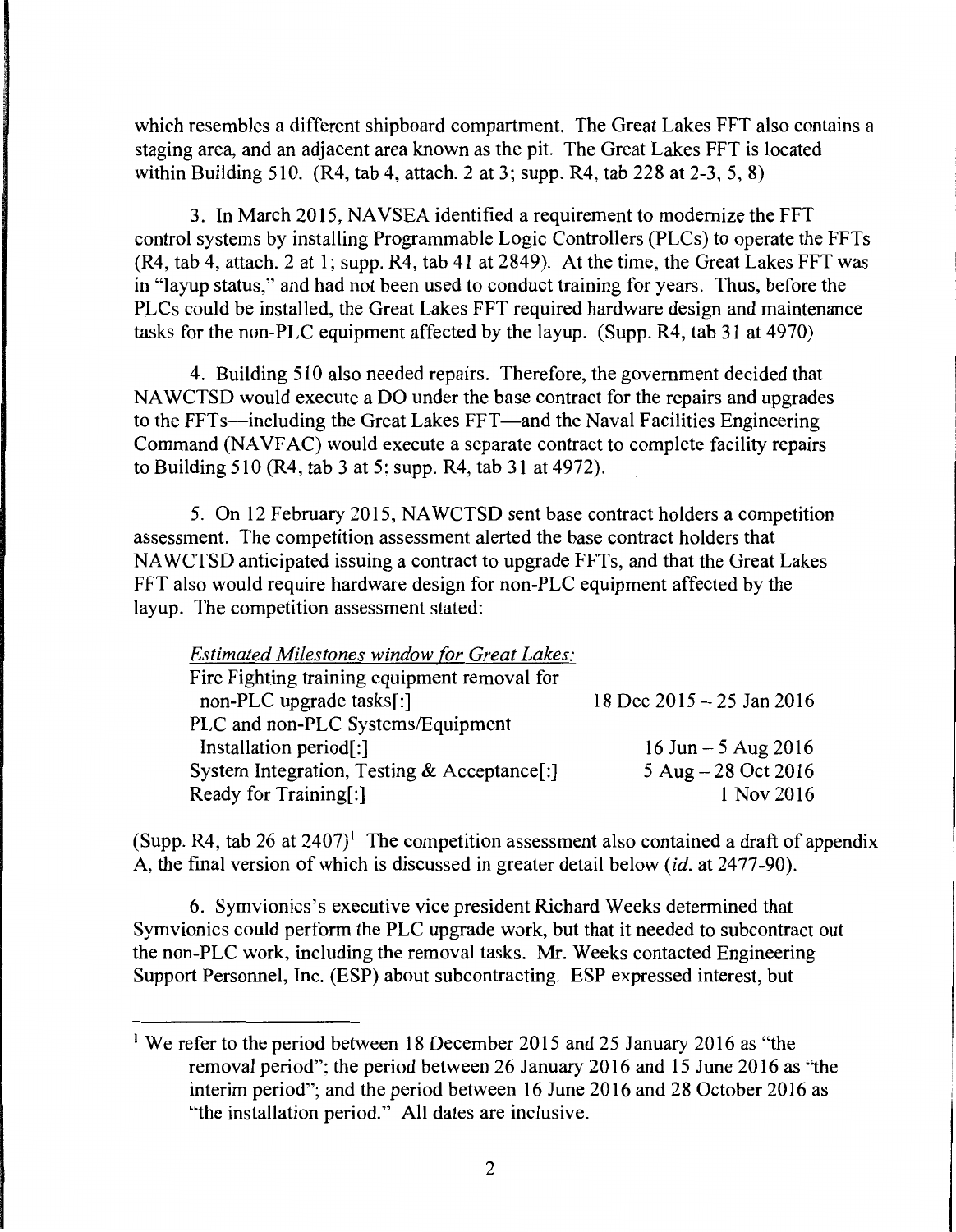Symvionics and ESP never executed a subcontract. (Supp. R4, tabs 27-29; gov't mot., ex. 7, Weeks dep. at 42, 45-47, 51)

7. NAWCTSD held site visits at the FFTs in March and April 2015 (site visits) (supp. R4, tab 32 at 3483).<sup>2</sup> Symvionics sent Daniel Gustavsson to attend the site visits. No one from ESP attended. (Supp. R4, tab 41 at 2851-52)

8. During the site visits, Michael Fahnestock—NAWCTSD's program manager—provided a slide-show presentation. One of the slides stated that "[r]emarks and explanations at this conference will not qualify the terms of the solicitation. The terms of the solicitation and specifications will remain unchanged unless the solicitation is amended in writing." (Supp. R4, tab 36 at 11) Another slide contained the milestones from the competition assessment *(id.* at 9). Mr. Fahnestock informed the attendees "that contractors would not be able to have access to the [Great Lakes FFT]... between the removal and installation periods" (gov't mot., attach. 4,  $\P$ 8; see *also* gov't resp., ex. 1 at 60-61 ).

9. In his notes from the site visit, Mr. Gustavsson indicated that the milestones were "[h]ard dates due to mods by NAVFAC" (supp. R4, tab 38 at 2853). Mr. Gustavsson's notes also indicated that "[w]e have to remove the mock ups in several compartments and store them .... Compartments 1, 2, 3, 5." *(Id.* at 2856) Mr. Gustavsson testified that Mr. Fahnestock stated that NAVFAC had priority in compartments 1, 2, 3, and 5 (gov't reply br., ex. 4 at 102; app. opp'n, ex. D,  $\P$  6).

10. Mr. Gustavsson also sent an email to Mr. Weeks stating that the Great Lakes FFT:

> [H]as hard dates to meet as there is going to be a separate contract through NAVFAC to mod the facility. This contract will be awarded first and our [Integrated Master Schedule (IMS)] will flow to the NAVFAC contractor, but they have very specific dates for install and testing that are levied on us.

(Supp. R4, tab 41 at 2850)

<sup>&</sup>lt;sup>2</sup> NAWCTSD held a second set of site visits in July 2015, which Symvionics did not attend (supp. R4, tab 64 at 3319, tab 84 at 9). Because it does not appear that NA WCTSD provided any new, relevant information at the second set of site visits (gov't mot., ex. 3,  $\P$  10), this opinion refers to the first set of site visits as the "site visits."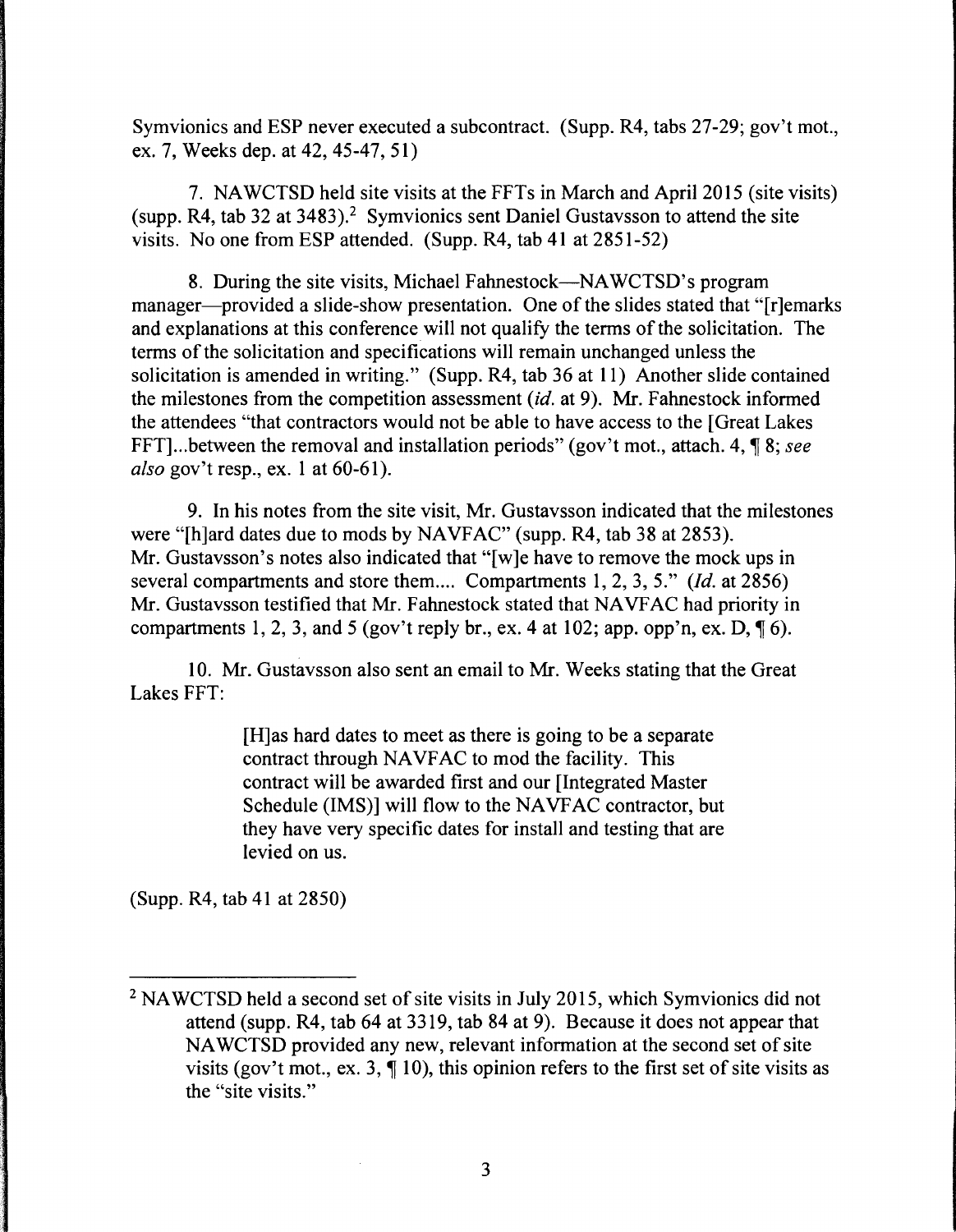11. In a 3 April 2015 email to Mr. Weeks and Ray Moffitt  $-$  another Symvionics employee  $\equiv$  Mr. Gustavsson provided his notes and thoughts on the site visits. He stated that:

> Bringing the trainer in Great Lakes back online will be an enormous task. While the government did give us a very long list of stuff we have to do, it is in no way complete.... When I talked to Bob [Graves] from ESP, he informed me that at one point, public works quoted \$6 Million to do this and that was some time ago. We would also be required to work around a NAVFAC contractor and apparently, they seem to be getting priority. We get 6 weeks (over Christmas) to take out everything NA VF AC needs out of the way and then we have to be gone. We will not be allowed in the building during NA VFAC's upgrade. We then have to sit for 6 months and then re-install all of our new stuff and do the PLC upgrade in about 8 weeks and then jump into joint testing with the NAVFAC contractor.

My feeling is that if we bid this honestly, we won[']t be competitive price wise. If we get a winning price, it is 100% guaranteed we will be having lots and lots of fights with them about over and above costs.

(Supp. R4, tab 41 at 2849)

....

12. Following the site visits, Mr. Gustavsson submitted questions to NAWCTSD. He did not ask about whether contractors would have access to all Great Lakes FFT compartments during the interim period. (Supp. R4, tab 40)

13. On 21April2015, NAWCTSD issued RFP No. N61340-15-R-1113 (FFT solicitation) for a DO under the base contract to upgrade various FFTs, including the Great Lakes FFT (R4, tab 4).

14. The FFT solicitation contained the relevant milestones from the competition assessment and appendix A (R4, tab 4 at 21, 62-92).

15. Symvionics relied upon ESP to develop its proposal for the non-PLC work (gov't mot., ex. 7, Hallman dep. at 261-62, 302-03, Weeks dep. at 55; supp. R4, tab 32 at 1 ). Prior to the award of the DO, Symvionics and ESP did not discuss the project schedule, the milestones, or the statements regarding those milestones during the site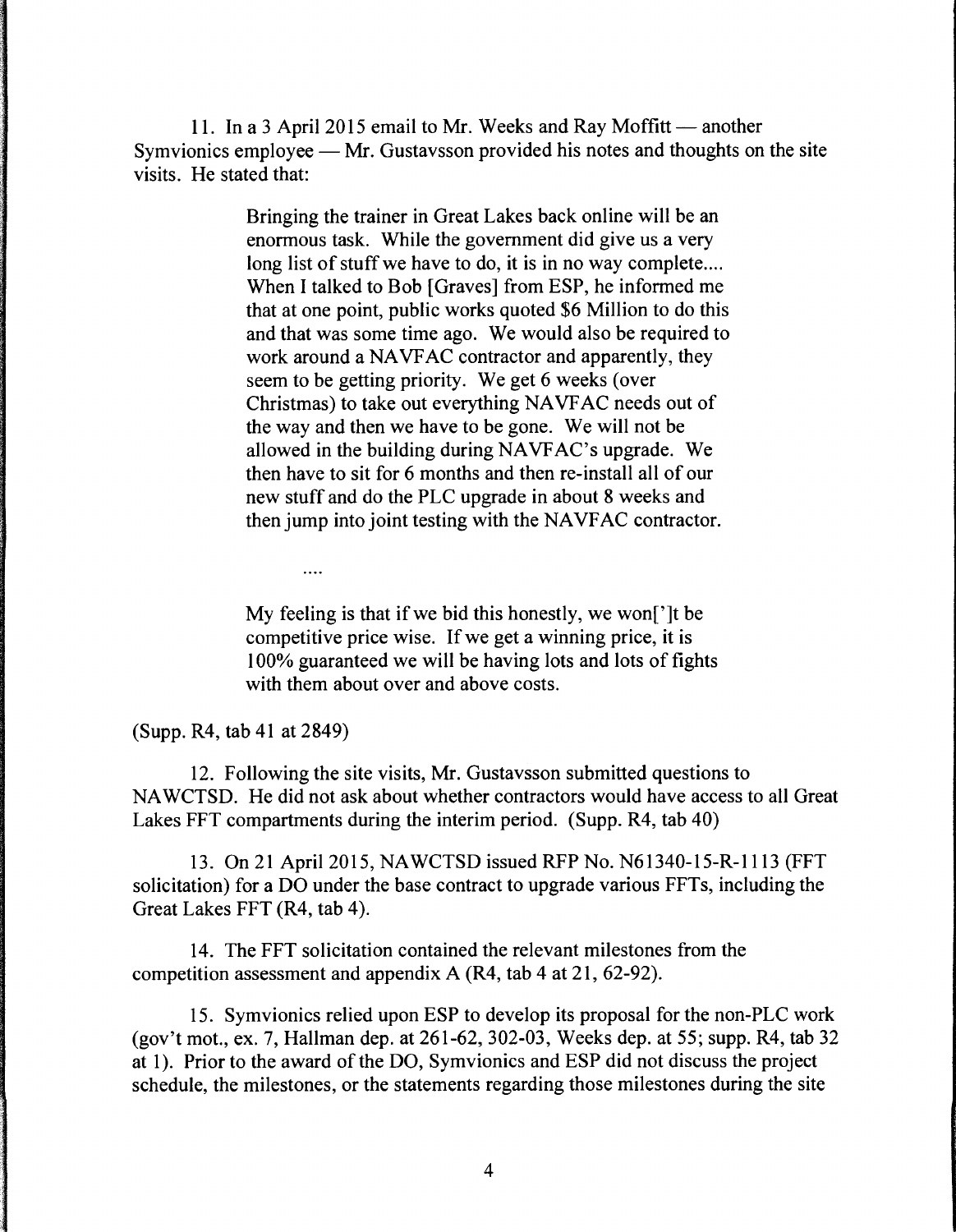visits (gov't mot., ex. 7, Weeks dep. at 71, 106, 190, 192, Hallman dep. at 234, Polizzi dep. at 49-50).

16. On 25 September 2015, NAWCTSD awarded DO 0002 to Symvionics (supp. R4, tab 103).

17. Under the title "IMPORTANT PERFORMANCE DATES," DO 0002 section F.1 stated as follows:

The Contractor shall perform the events listed below during the specified timeframes:

| Fire Fighting training equipment<br>removal for non-PLC upgrade<br>tasks[:) | 18 Dec 2015 to 25 Jan 2016 |
|-----------------------------------------------------------------------------|----------------------------|
| PLC and non-PLC Systems/Equipment<br>Installation period[:]                 | 16 Jun 2016 to 14 Aug 2016 |
| System Integration, Testing, and<br>Acceptance[:]                           | 15 Aug 2016 to 28 Oct 2016 |

Delivery Date[:]

 $\cdots$ 

1Nov2016

(R4, tab 11 at 21) We find that DO 0002 prohibited work during the interim period (26 January 2016 through 15 June 2016).

18. DO 0002 required Symvionics to provide an IMS "that presents the contractor's and subcontractor's plans and schedules to meet the requirements of the contract.... The contractor shall construct the IMS to ensure that the program milestones are met and to ensure that deliveries meet the requirements of the contract." (R4, tab 4, attach. 1 at 9) The IMS was due by 10 March 2015 (R4, tab 11 at 57).

19. The performance work statement stated that "[t]he reactivated [Great Lakes FFT] shall include upgrades and additional tasks to bring the trainer out of layup to a full operational status. The tasks in Appendix A are to assist with bringing the trainer out of layup. However, the list of tasks may not be all inclusive." (R4, tab 4, attach. 2 at 6)

20. Appendix A, which was entitled Great Lakes FFT "Reactivation Tasks," consisted of three tables (app. mot., ex. 2).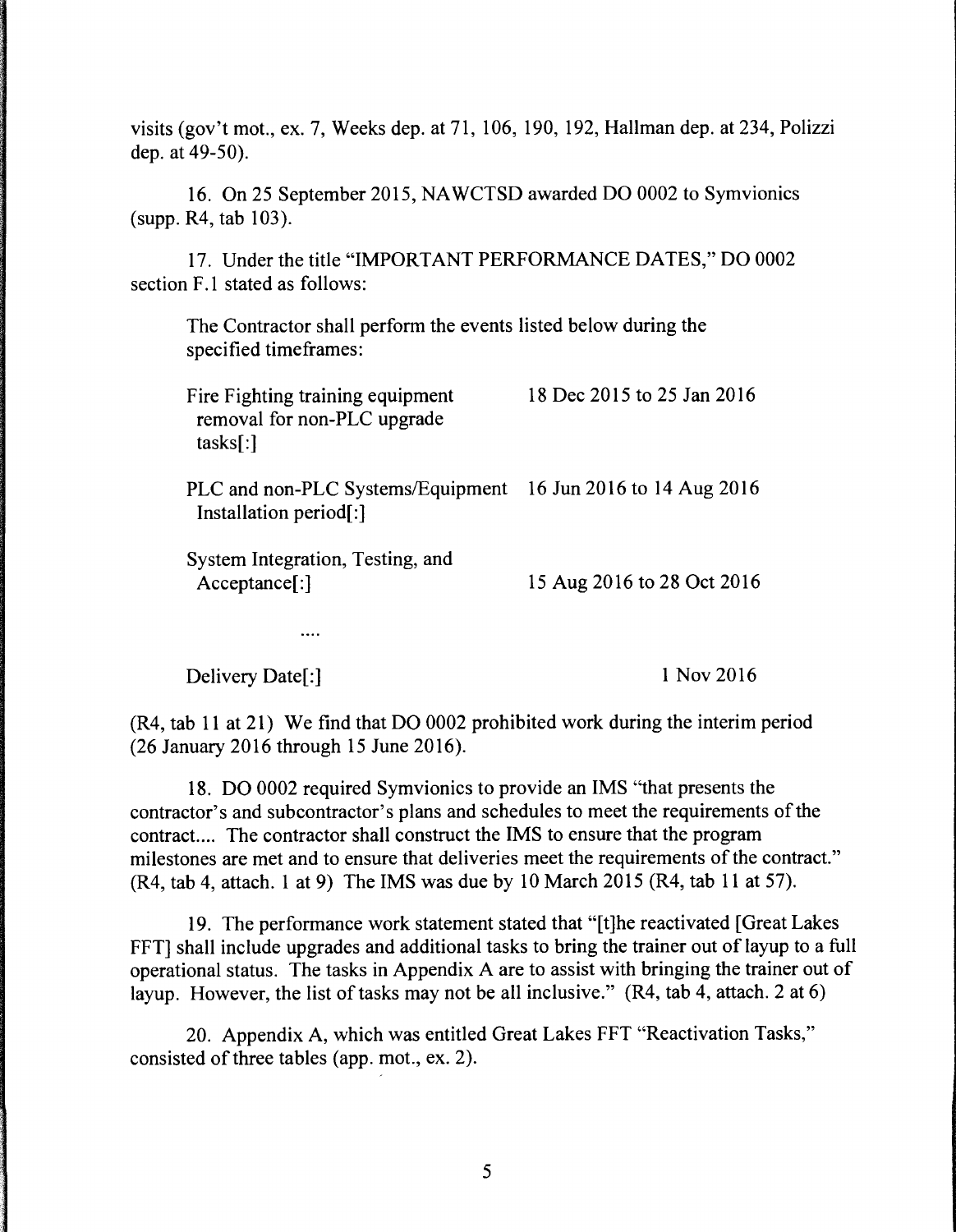21. Appendix A's first table was entitled "Equipment Dismantle and Removal Matrix" (removal matrix). The removal matrix indicated in which compartments Symvionics and its subcontractor (collectively "team Symvionics") has to perform various equipment dismantle and removal tasks. In particular, the removal matrix required team Symvionics to perform the following tasks in all eight compartments and the pit:

- ( 1) "Shut ball valve and disconnect propane piping downstream of all shutoff valves (Burner Control Assembly (BCA) side of the valve)"; and
- (2) "Disconnect any power from all BCAs and burners[.]"

The removal matrix required team Symvionics to perform the following tasks in compartments 1, 2, 3, and 5:

- ( 1) "Disconnect control wiring from all BCAs and burners";
- (2) "Disconnect and remove air piping between the BCA's and burners";
- (3) "Dismantle/remove/relocate burner equipment in crawl space";
- (4) "Remove fire place mock-up in compartment"; and
- (5) "Remove all Propane Sensor, Fog Distribution, and electrical distribution, enclosures and associated piping and conduit from the outside of the concrete wall between the BCA's and the fireplace."

A note following the removal matrix stated that "[t]hese tasks shall be completed during the predetermined firefighting trainer removal period to accommodate facility work conducted by NAVFAC." (App. mot., ex. 2 at 62)

22. Appendix A's second table was entitled "Equipment Install Matrix" (installation matrix). The installation matrix indicated in which compartments team Symvionics has to perform various installation tasks. In particular, the installation matrix required team Symvionics to perform the following tasks in all eight compartments and the pit:

- ( 1) "Install new propane and air piping downstream of all valves and BCAs";
- (2) "Install refurbished fire place burners in crawl spaces"; and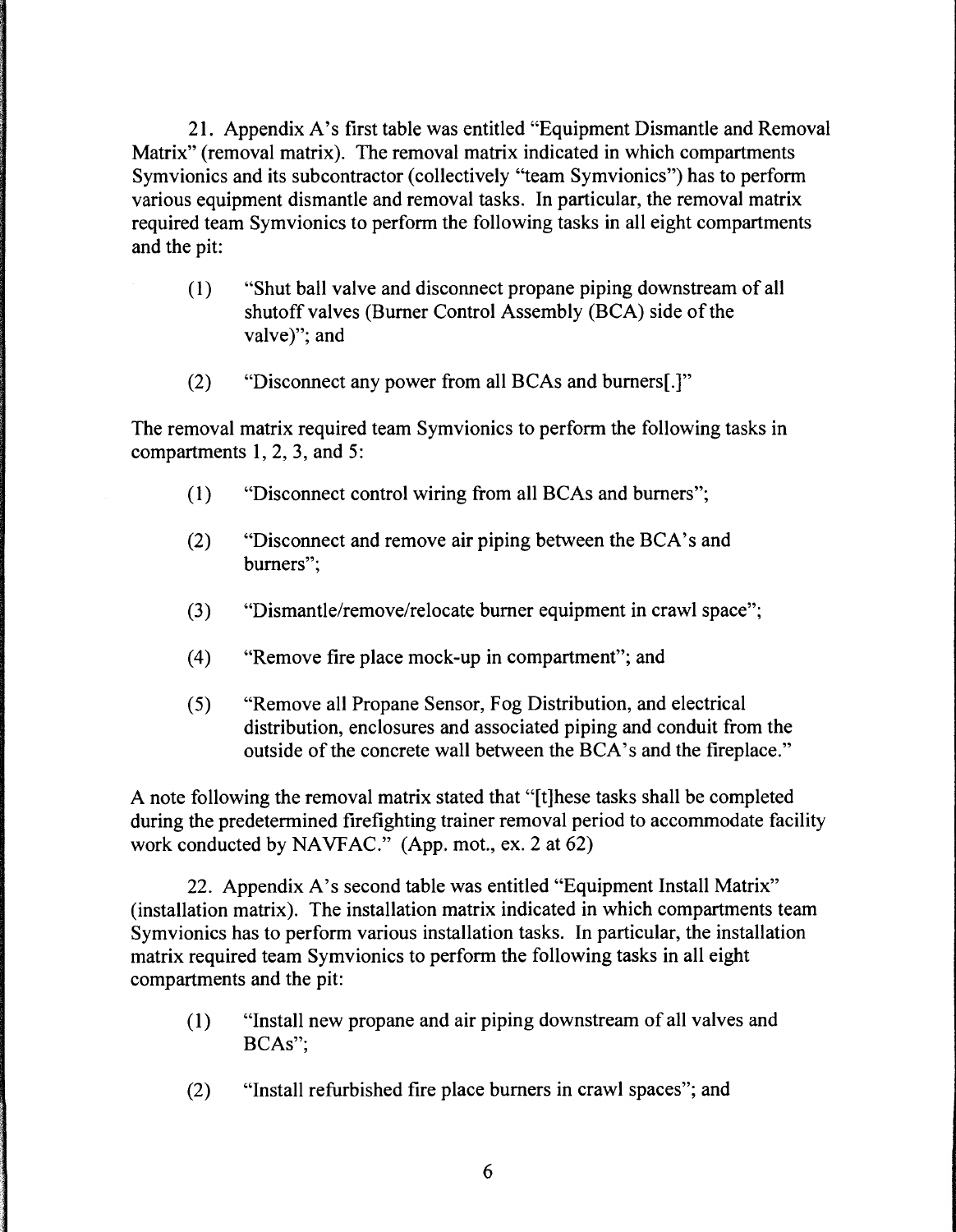(3) "Reinstall control wiring to fire place burners and BCAs[.]"

The installation matrix required team Symvionics to perform the following tasks in compartments 1, 2, 3, and 5:

- (1) "Install mock-up in compartment" and
- (2) "Reinstall all Propane Sensor, Fog Distribution, and electrical distribution, enclosures and associated piping and conduct from the outside of the concrete wall between the BCA's and the fireplace."

A note following the installation matrix stated that "[t]hese tasks shall be conducted during the predetermined systems/equipment installation period." (App. mot., ex. 2 at 62-63)

23. Appendix A's third table required Symvionics to perform various tasks (app. mot., ex. 2 at 63-96). Some of those tasks—such as "[d] isassemble and remove all fireplace propane piping, burner elements, pilot assemblies, agent sensor assemblies, framework, conduit, and mounting hardware"—were equipment dismantling and removal tasks *(id.* at 67). Other tasks—such as "[i]nstall ten (10) 214CUFT, 1.1% Propane Bottles to be used for zero and span gas for the internal calibration functions"—were installation tasks *(id.* at 63). It is less clear whether the remaining tasks—such as "[r]eplace the filter assemblies ... associated with each of the nine FFT Propane Sensor Assemblies, with new filter assemblies"—were removal or installation tasks *(id.).* 

# *II. Performance*

24. Following the award of DO 0002, Donald Hallman-Symvionics's program manager-and Mr. Graves arranged a meeting on 15 October 2015 to prepare for the upcoming post award conference  $(PAC)$  (supp. R4, tab 108). In his email arranging the meeting, Mr. Hallman stated that:

> One of the items I want to work out is the schedule, specifically for ESP the dismantling and rebuild of [the Great Lakes FFT]. Currently our schedule only shows each as just one line (based on Govt dates). I would like to break that out into more detail. We don't have to identify every single action but I think we need to identify the major areas with timelines.

(Supp. R4, tab 107 at 2841)

25. In response to Symvionics's request, Mr. Graves sent Mr. Hallman a draft IMS. The draft IMS indicated that ESP would perform non-PLC installation tasks during the interim period. In particular, ESP indicated that it would "[i]nstall new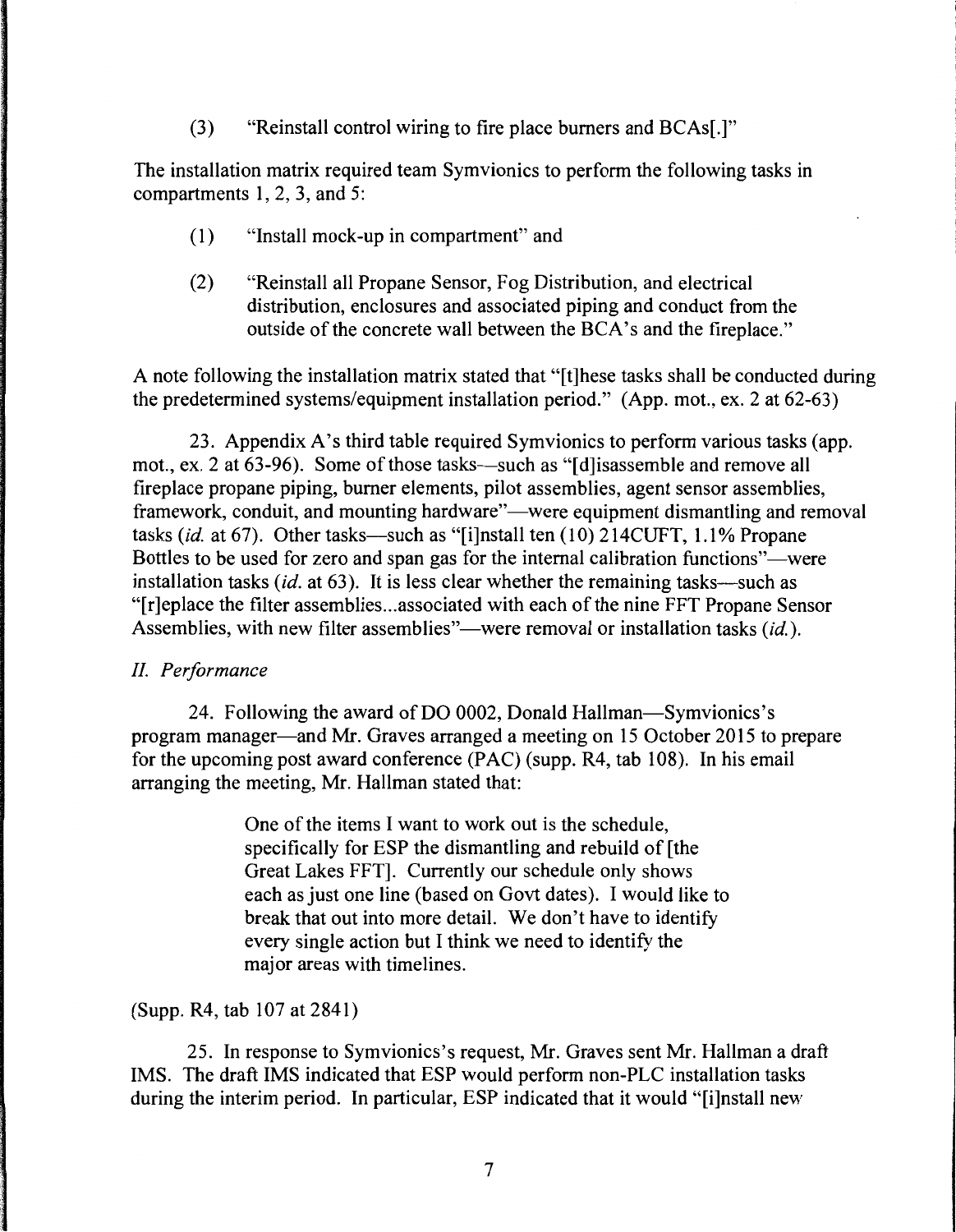propane and air piping downstream of all valves and BCAs" and "[i]nstall refurbished fire place burners in crawl spaces" in the pit and compartments 4, 6, 7 and 8 during the interim period. The draft IMS highlighted those entries. Mr. Graves stated that "[t]he areas I have highlighted are questionable as [NA VF AC] may not allow us to work anywhere in the trainer during  $1/25/16$  and  $6/15/16$ . It would not be good if that happens?" (Supp. R4, tab 119 at 2539, 2541-42)

26. On 14 October 2015, Mr. Graves called Mr. Hallman. Mr. Graves told Mr. Hallman that he had an informal meeting with NAVFAC. During that meeting, NA VFAC informed Mr. Graves that ESP would not have access to any Great Lakes FFT compartments during the interim period. (Supp. R4, tab 121 at 2191)

27. Mr. Hallman:

[W]as a little surprised by this as I had interpreted that we would only have access during the [removal and installation periods]. I called Bob Graves on this and he stated that during the proposal [ESP] had assumed they could work in the spaces not needed by NAVFAC and in fact, could not meet their dates if they did not have that access.

(Supp. R4, tab 145 at 2838)

 $\cdots$ 

28. Mr. Hallman emailed Walter Kelly—his supervisor—and Symvionics's senior management. In that email, Mr. Hallman stated that:

> From the RFP it was very clear that we/ESP would be given access to the trainer from  $12/18/15$  to  $1/25/16$  to remove all non-PLC equipment in preparation for refurb. At that point the facility is turned over to [NAVFAC] for building mods and not returned to us until 6/15/16. From that point we have until  $11/1/16$  to complete RFT.

> I received a schedule from Bob Graves indicating that it will take them 7 months just to get the trainer to a state to start integration and test. Obviously big problem.

It is clear that ESP was counting on getting access to the trainer when [NA VF AC] has it. Bob is claiming that he did not know the dates when they would have the trainer but they are clearly stated in the RFP.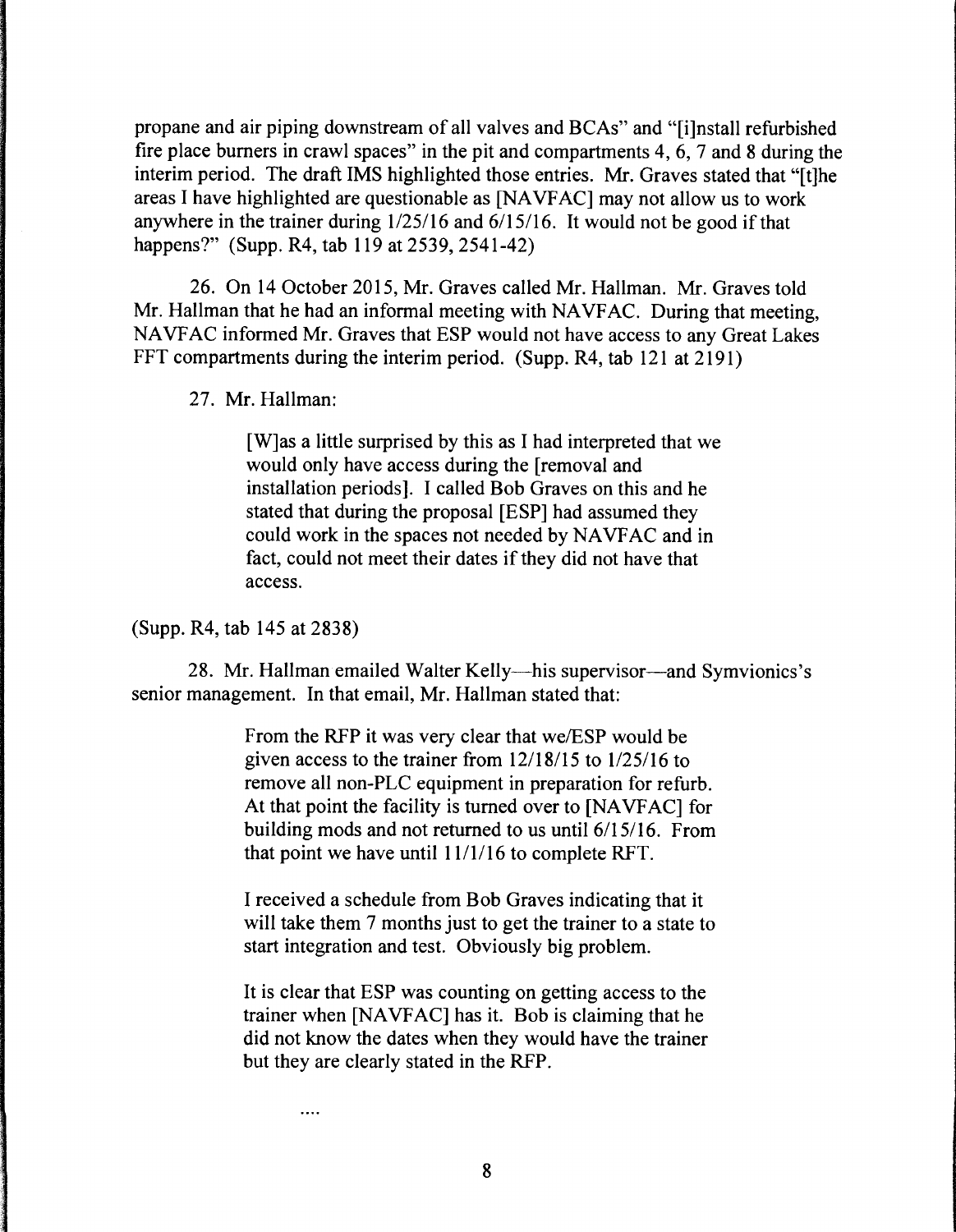So the issues are

1) Did ESP clearly know the dates that they would be given the trainer or did they know them and just glossed over them assuming that they would have access from  $1/25$ to 6/15

2) Assuming the Govt does not back off on allowing access we are going to need to hold ESP to the contractual dates.

(Supp. R4, tab 121at2191-92)

29. Mr. Kelly responded to Mr. Hallman by inquiring:

Did we know that ESP planned to work during that period or was that discovered after award[?] I think the contract excerpt...makes it clear that we would not have access and [at] a minimum, we (ESP) should have made it clear on the schedule impact if we did not have access between Jan and Jun.

(Supp. R4, tab 145 at 2837)

30. As agreed, Symvionics and ESP held a meeting on 15 October 2015 to prepare for the PAC presentation (PAC preparation meeting) (gov't mot., ex. 7, Graves dep. at 193). At the PAC preparation meeting, Mr. Graves raised the fact that NAVFAC informed him that team Symvionics would not have access to any Great Lakes FFT compartments during the interim period. Mr. Gustavsson responded, "[y]eah, I recall them saying that when we went to the industry day." (Gov't mot., ex. 9, Hallman dep. at 209) Nevertheless, when ESP indicated that it would "walk away from the contract" if it did not get access to some Great Lakes FFT compartments during the interim period, Symvionics and ESP "decided that we would go forward with the IMS as is, as if we had not been given this info[rmation]" that team Symvionics would not have access to any Great Lakes FFT compartments during the interim period (supp. R4, tab 145 at 2838-39).

31. On 15 October 2015, Mr. Graves sent John Russell-ESP's president-an email about the PAC preparation meeting. In the email, Mr. Graves stated that:

> Symvionics found nothing in writing that we couldn't be in the other spaces during the four months in question and will present the IMS with [ESP] working those spaces and fight the fight. (They admit it was discussed in the meeting but never put in writing and we weren't told)[.]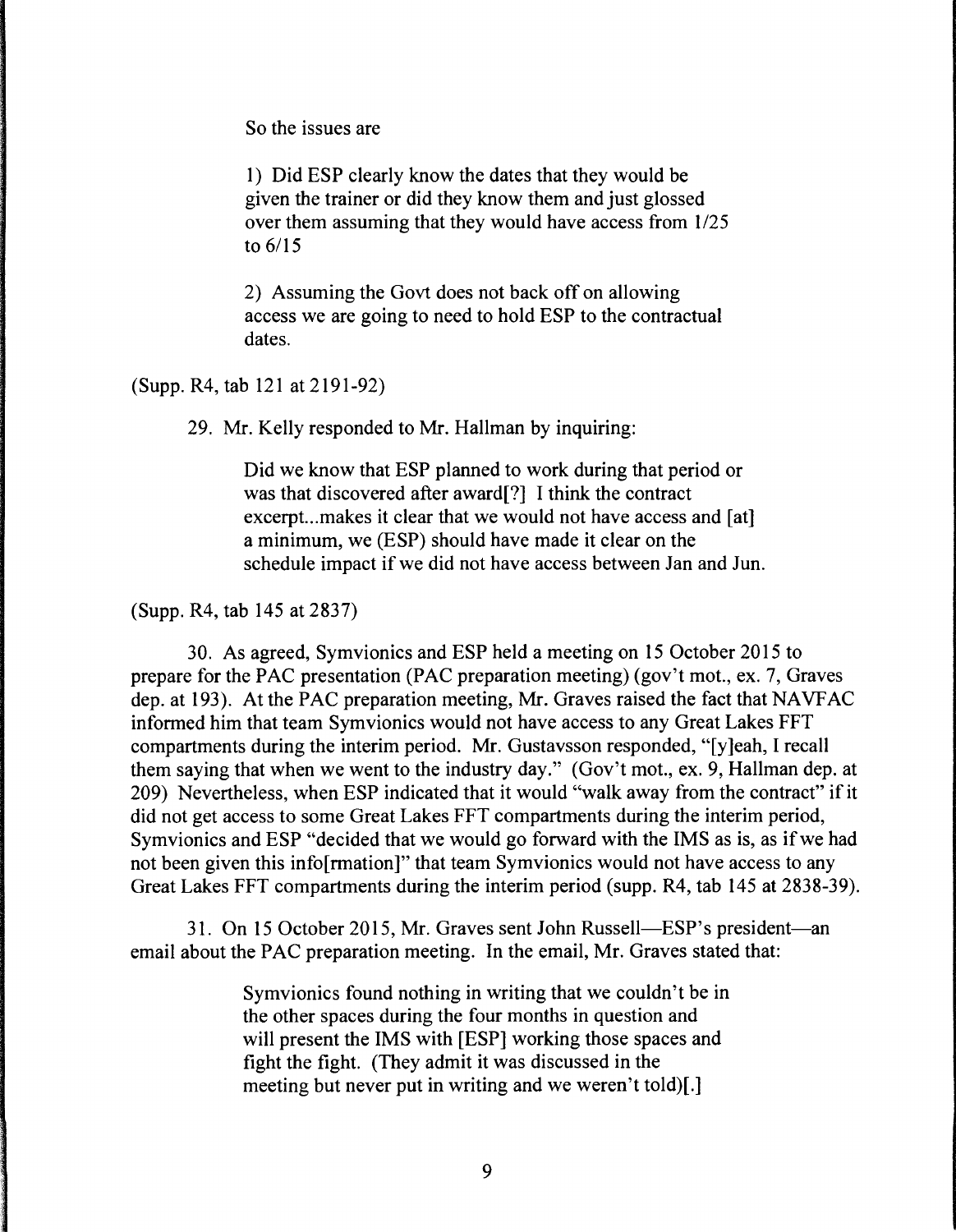(Supp. R4, tab 127 at 1)

32. On 20 October 2015, Symvionics, ESP, and NAWCTSD representatives attended the PAC (supp. R4, tab 166 at 1162, 1169). At the PAC, Mr. Hallman presented a draft IMS (October IMS) *(id.* at 40-48). The October IMS showed that team Symvionics would perform the "Install Non-PLC [Great Lakes FFT]" tasks during the interim period *(id.* at 43). In particular, the October IMS showed that team Symvionics would perform the following installation tasks during the interim period:

- ( 1) "Install new propane and air piping downstream of all valves and BCAs in the Pit and compartments 4,6,7 & 8";
- (2) "Install refurbished fire place burners in crawl spaces in the Pit and compartments  $4,6,7$  & 8"; and
- (3) "Reinstall control wiring to fire place burners and BCAs in the Pit and all compartments[.]"

*(Id.* at 43-44)<sup>3</sup>

33. The PAC minutes reflected that Ira Hutchinson-a government representative—"took issue with line item [23], Install Non-PLC [Great Lakes FFT]. Mr. Hutchinson stated that this timeframe is for the NAVFAC contractor and SYMVIONICS/ESP will not be allowed into the trainer during this time."4 (Supp. R4, tab 166 at 1165) An internal draft of the PAC minutes generated by Symvionics indicated that Symvionics responded that:

> Although not specifically stated in the contract, SYMVIONICS/ESP wishes to share the spaces on a not to interfere basis for the purpose of the lengthy restoration process as to not impact schedule. Mr. Graves stated that the amount of work required to be performed will make it difficult to achieve the schedule without access during this time frame.

<sup>&</sup>lt;sup>3</sup> Under the October IMS, team Symvionics would perform the "[r]einstall control wiring to fire place burners and BCAs in the Pit and all compartments" task mostly during the installation period, and only for one day during the interim period. Team Symvionics would perform the other tasks listed above entirely during the interim period. (Supp. R4, tab 166 at 43-44)

<sup>4</sup> The minutes incorrectly referred to "Install Non-PLC [Great Lakes FFT]" as item 21 instead of item 23 (supp. R4, tab 166 at 1165).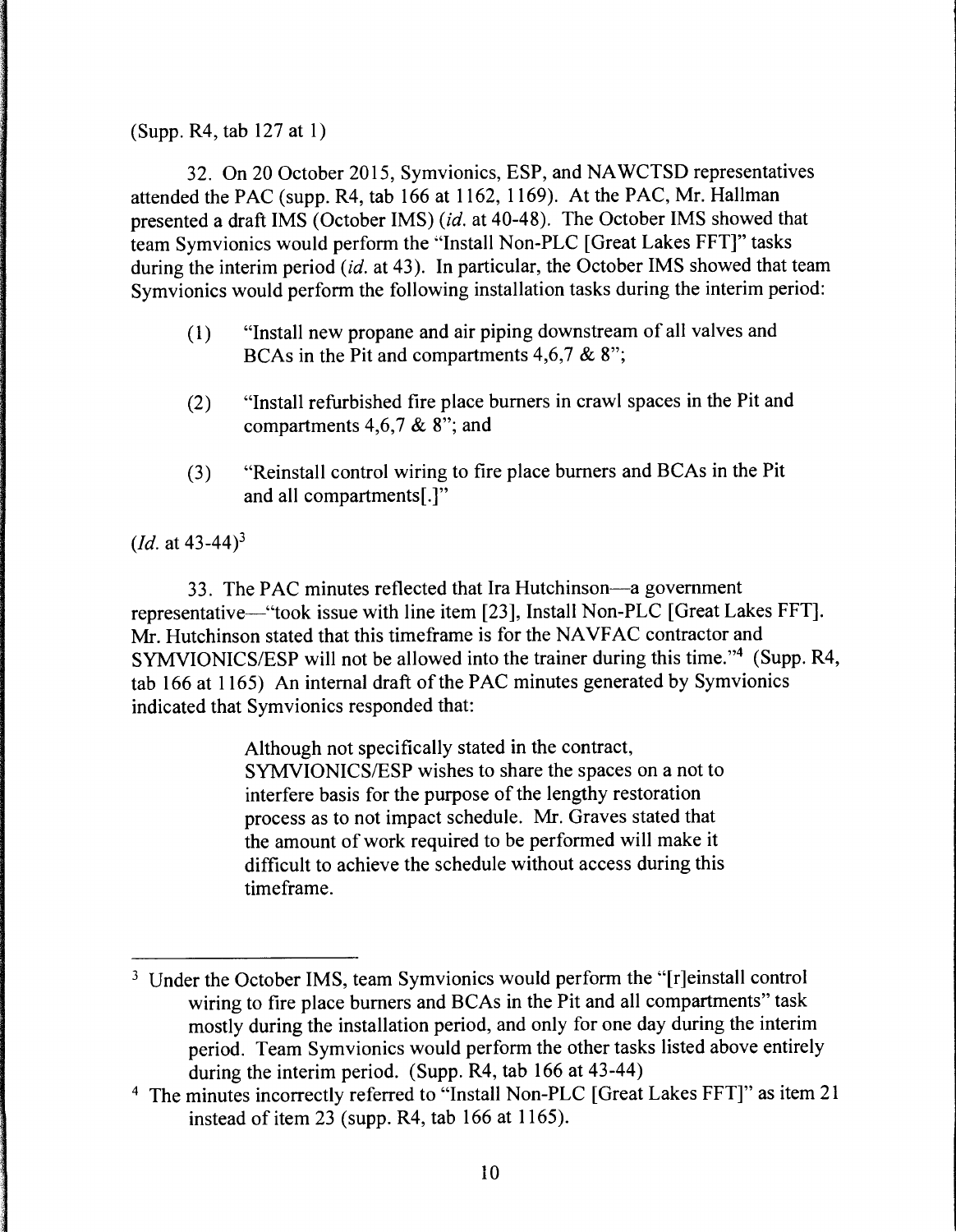(Supp. R4, tab 142 at 4) The final version of the minutes submitted to NAWCTSD omitted the phrase "Although not specifically stated in the contract" *(id.;* supp. R4, tab 166 at 1165). The parties agreed to table the discussion regarding the interim period until a NAVFAC Partnership Meeting (supp. R4, tab 166 at 1165).

34. On 29 October 2015, NAWCTSD sent Mr. Hallman an Outlook schedule invitation for a NAVFAC partnership meeting on 17 November 2015 (supp. R4, tab 160 at 3).

35. By email dated 29 October 2015, Mr. Hallman tentatively accepted the invitation. However, his email stated that "(a]t this point it is our position, based on the evaluation of alternatives with ESP, that without concurrent access to the trainer rooms not affected by the [NA VF AC] construction contractor from mid Jan 2016 to mid June 2016, the Program cannot be on schedule." (Supp. R4, tab 160 at 2)

36. On 3 November 2015, NA WCTSD and Symvionics held a conference call to discuss Symvionics's concerns regarding meeting the delivery dates. During that call, Mr. Hallman stated "that it was determined by ESP that the removal tasks could not be performed within the timeframe identified in" section F .1 without access to some Great Lakes FFT compartments during the interim period. (Supp. R4, tab 173 at 6649)

37. On 6 November 2015, Andrea Gordon-Eubanks—the contracting officer (CO)--sent Symvionics a notice to cure. The notice to cure stated that Symvionics repudiated the delivery date by, *inter alia,* indicating at the PAC, in the 29 October 2015 email, and during the 3 November 2015 conference call that it was not possible to achieve the delivery date without access to the Great Lakes FFT during the interim period. The notice to cure stated that, if Symvionics failed to cure by 16 November 2015, the government might terminate DO 0002 for default. (Supp. R4, tab 177 at 1-2)

38. On 11 November 2015, Mr. Hallman submitted Symvionics's final IMS (November IMS). The November IMS, showed that team Symvionics would perform the "Install Non-PLC [Great Lakes FFT]" tasks during the interim period. In particular, the November IMS showed that team Symvionics would perform the following installation tasks during the interim period:

- ( 1) "Install new propane and air piping downstream of all valves and BCAs in the Pit fir[e]places";
- (2) "Install new propane and air piping downstream of all valves and BCAs in compartment[] 4 fireplaces";
- (3) "Install new propane and air piping downstream of all valves and BCAs in compartment 6 fireplaces";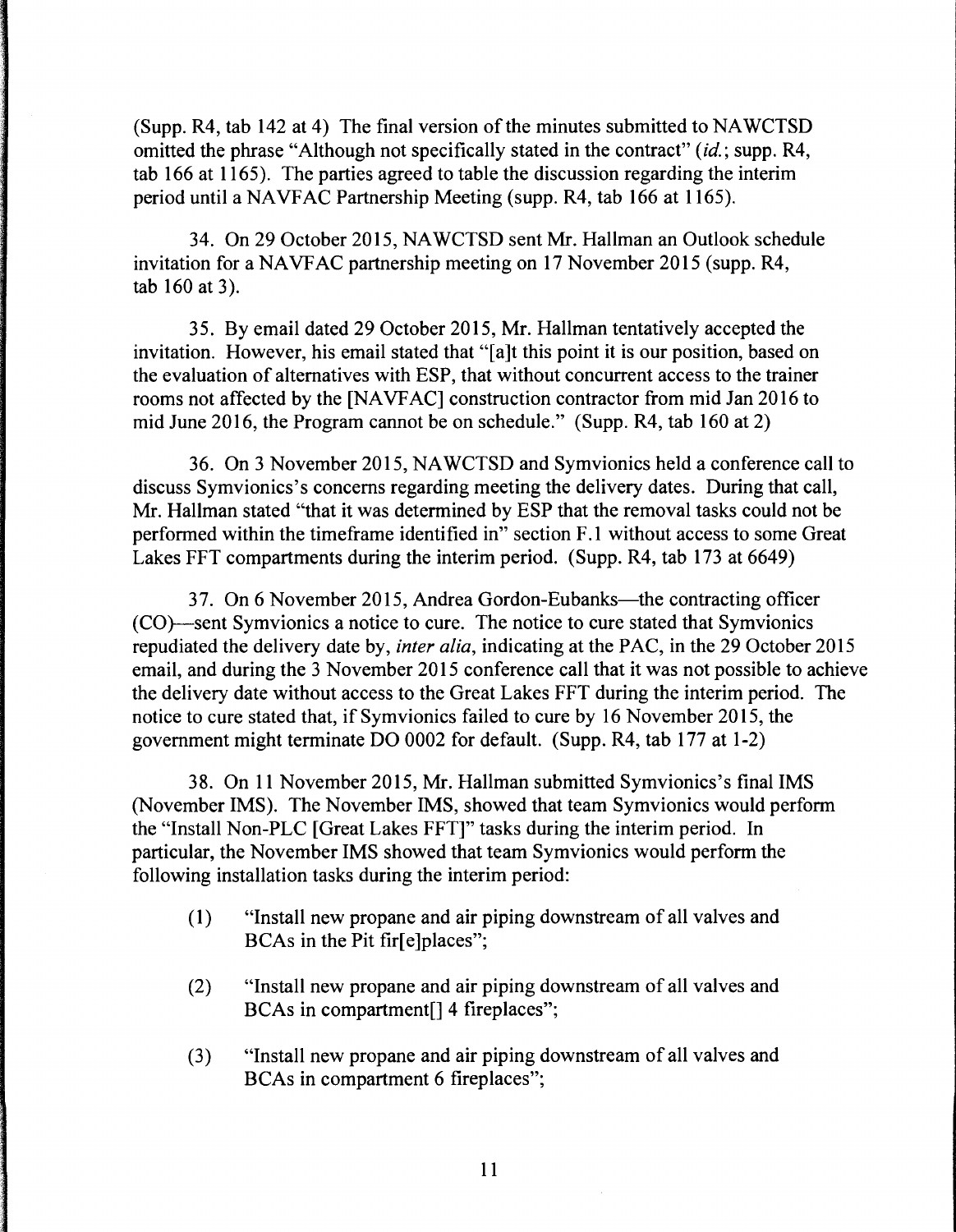- ( 4) "Install new propane and air piping downstream of all valves and BCAs in compartment 7 fireplaces";
- (5) "Install new propane and air piping downstream of all valves and BCAs in compartment 8 fireplaces";
- (6) "Remove, refurbish and reinstall fire place burners in crawl spaces in the Pit";
- (7) "Remove, refurbish and reinstall fire place mockups and burners in compartment 4"; and
- (8) "Reinstall control wiring to fire place burners and BCAs in the Pit and all compartments."

# (Supp. R4, tab 192 at  $4-6$ )<sup>5</sup>

39. On 16 November 2015, Symvionics sent the CO its response to the cure notice. Symvionics stated that the cure notice was based upon the false premise that DO 0002 prohibited any work on the Great Lakes FFT during the interim period. Nevertheless, Symvionics stated that it was "prepared to accommodate this material change to our Contract if so directed by the Contracting Officer." (Supp. R4, tab 206 at 1, 12) We find that this reply, coupled with the November IMS (which showed that Symvionics would perform work during the interim period) and the finding that no work was allowed during the interim period (SOF  $\P$  17), evinced an intent to repudiate DO 0002.

40. On 18 November 2015, CO Gordon-Eubanks issued a notice of termination for default. The notice stated that Symvionics was in default because, *inter alia,* it repudiated the delivery date. (Supp. R4, tab 209 at 1)

### DECISION

### I. *The Standards for Summary Judgment*

Summary judgment will be granted if a moving party has shown that there are no genuine issues of material fact and it is entitled to judgment as a matter of law. *Celotex* 

<sup>5</sup> Under the November IMS, team Symvionics would perform the "[r]einstall control wiring to fire place burners and BCAs in the Pit and all compartments" task mostly during the installation period, and only for one day during the interim period. Team Symvionics would perform the other tasks listed above entirely during the interim period. (Supp. R4, tab 192 at 6)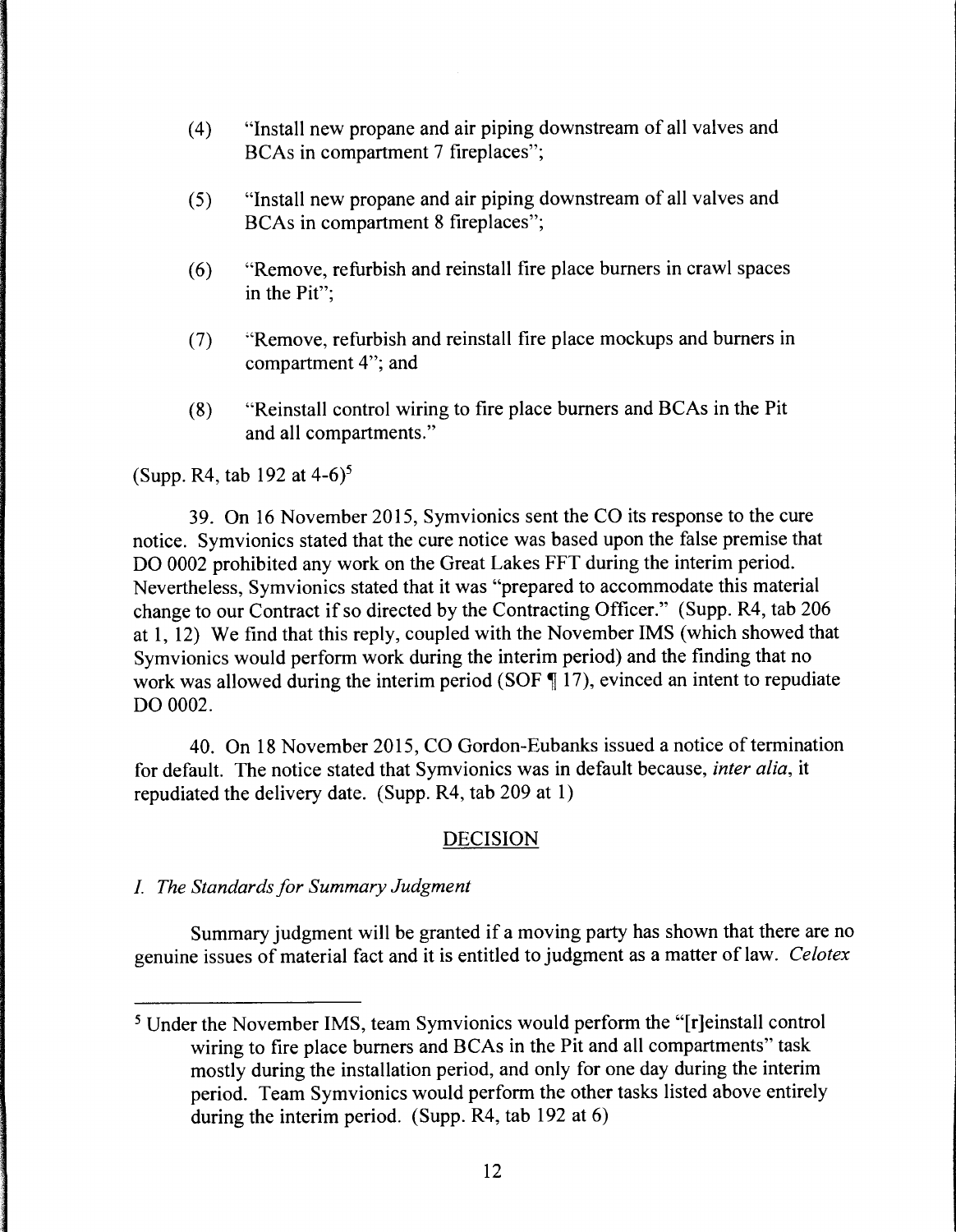*Corp. v. Catrett,* 477 U.S. 317, 322 (1986). A non-movant seeking to defeat summary judgment by suggesting conflicting facts must set forth specific facts showing that there is a genuine issue for trial. *Anderson v. Liberty Lobby, Inc.,* 477 U.S. 242, 248 (1986). A genuine issue of material fact arises when the non-movant presents sufficient evidence upon which a reasonable fact finder, drawing the requisite inferences and applying the applicable evidentiary standard, could decide the issue in favor of the non-movant. C. *Sanchez & Son, Inc. v. United States,* 6 F.3d 1539, 1541 (Fed. Cir. 1993). Thus, ifthe non-moving party carries the burden of proof at trial for elements of its case and fails to provide such proof, the moving party is entitled to summary judgment. *Dairyland Power Coop. v. United States,* 16 F.3d 1197, 1202 (Fed. Cir. 1994). In deciding summary judgment motions, we do not resolve controversies, weigh evidence, or make credibility determinations. *Liberty Lobby,* 477 U.S. at 255. Moreover, we draw all reasonable inferences in favor of the non-movant. *Id.* 

#### *II. The Default Termination Was Justified*

#### *A. Symvionics Repudiated DO 0002*

The government is entitled to judgement as a matter of law because there is no genuine issue of material fact suggesting that the default termination was unjustified. The government must prove that a default termination was justified. *Lisbon Contractors, Inc. v. United States,* 828 F.2d 759, 765 (Fed. Cir. 1987). "We may sustain a default termination on any proper ground, even if that ground was not the one relied upon by the Government." *Jones Oil Co.*, ASBCA No. 42651 *et al.*, 98-1 BCA ¶ 29,691 at 147,150 (citing *Kelso v. Kirk Bros. Mechanical Contractors, Inc.,* 16 F.3d 1173, 1176 (Fed. Cir. 1994)); *James B. Beard*, *ASBCA Nos. 42677, 42678, 93-3 BCA*  $\P$  25,976 at 129,171.

One ground for sustaining a default termination is anticipatory repudiation. In order to establish anticipatory repudiation, the government must show that a contractor communicated an intent not to perform in a positive, definite, unconditional and unequivocal manner. *James B. Beard*, 93-3 BCA ¶ 25,976 at 129,171. Either an express refusal to perform, or a statement of an inability to perform may constitute anticipatory repudiation. JOHN CIBINIC, JR., JAMES F. NAGLE, AND RALPH C. NASH, JR., ADMINISTRATION OF GOVERNMENT CONTRACTS, 837-41 (5<sup>th</sup> ed. 2016). In particular, a statement that a contractor is unable to perform unless the government modifies a contract constitutes anticipatory repudiation. *Cascade Pacific International v. United States,* 773 F.2d 287, 293 (Fed. Cir. 1985); *Tacoma Boatbuilding Co.,*  ASBCA No. 50238, 00-1 BCA ¶ 30,590 at 151,068-69.

Here, we conclude that there is no genuine issue of material fact as to whether Symvionics positively, definitively, unconditionally, and unequivocally stated to NA WCTSD that it was unable to perform unless it was given access to some Great Lakes FFT compartments during the interim period (SOF  $\parallel$  39). In the 29 October 2015 email, Mr. Hallman stated that "without concurrent access to the trainer rooms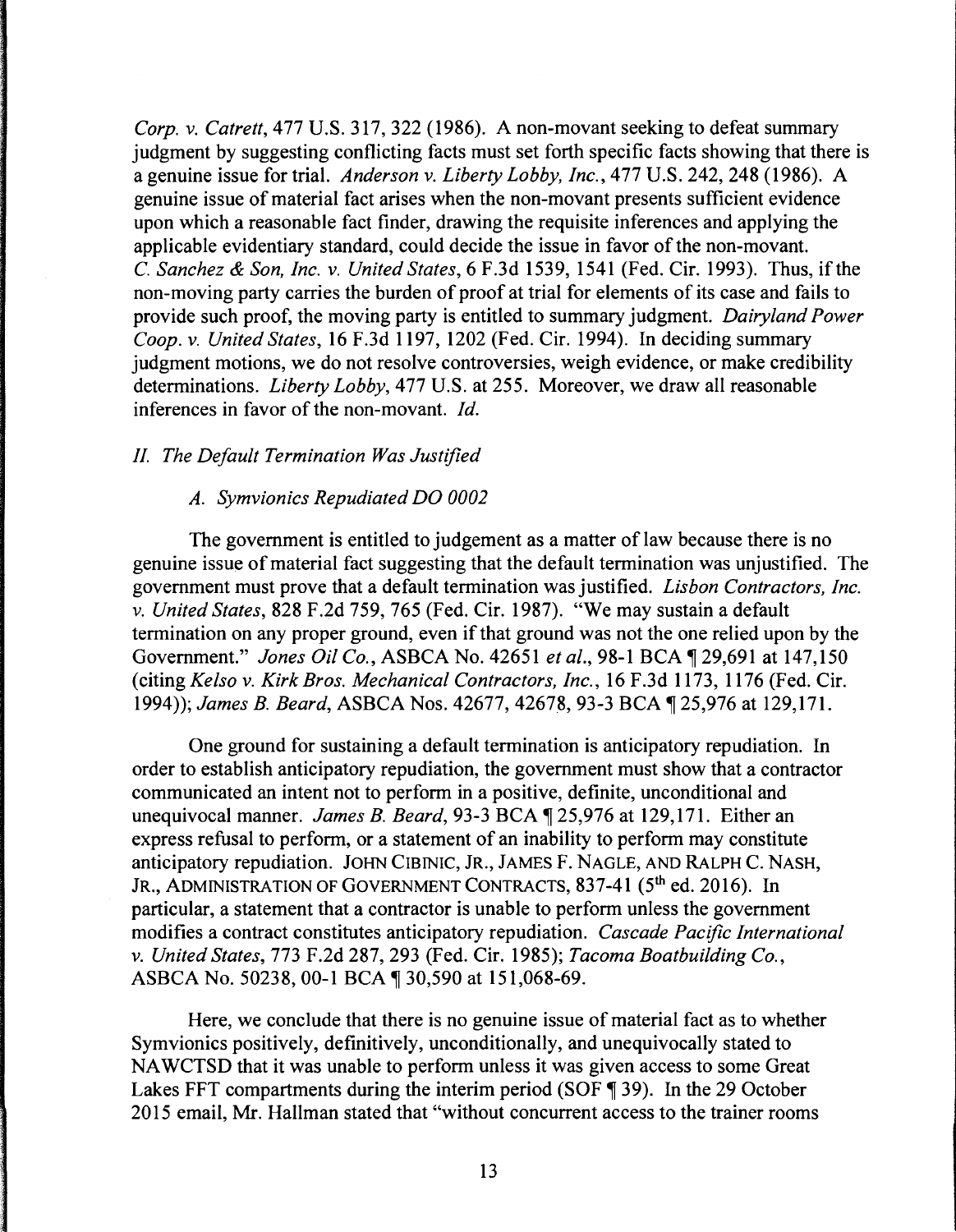not affected by the [NAVFAC] construction contractor from mid Jan 2016 to mid June 2016, *the Program cannot be on schedule*" (SOF ¶ 35 (emphasis added)). Likewise, during the 3 November 2015 conference call, Mr. Hallman stated that "the removal tasks *could not be performed* within the timeframe identified in" section F .1 without access to some Great Lakes FFT compartments during the interim period (SOF ¶ 36 (emphasis added)).

Moreover, there is no genuine issue of material fact as to whether the condition that team Symvionics have access to some Great Lakes FFT compartments during the interim period would modify DO 0002' s requirements. In determining what a contract requires, "clear and unambiguous [contract provisions] must be given their plain and ordinary meaning, and we may not resort to extrinsic evidence to interpret them." *Coast Fed. Bank, FSB v. United States,* 323 F.3d 1035, 1040 (Fed. Cir. 2003) (en bane). In determining the plain and ordinary meaning of language, we do not look only at the individual words used, but also the context and the words' place in the overall contractual scheme. *See ClearCorrect Operating, LLC v. ITC,* 810 F .3d 1283, 1290 (Fed. Cir. 2015). One cannon of construction that we use to determine the meaning of language is *expressio unius est exclusio alterius,* which means "the expression of one thing is the exclusion of another." *Cookv. Principi,* 318 F.3d 1334, 1339 n.8 (Fed. Cir. 2002); *ITT Defense Communications Division*, ASBCA No. 44791, 98-1 BCA 1 29,590 at 146,703-04.

"An ambiguity exists when a contract is susceptible to more than one reasonable interpretation." *E.L. Hamm* & *Assocs., Inc. v. England,* 379 F.3d 1334, 1341 (Fed. Cir. 2004). As we have held:

> Determining whether... differing interpretations are reasonable begins with an examination of the plain language of the contract, construing the contract so as to effectuate its spirit and purpose giving reasonable meaning to all parts of the contract. In order to fall within the zone of reasonableness, a party's interpretation must be logically consistent with the contract and the parties' objectively ascertainable intentions.

*ECCI-C Metag, JV*, ASBCA No. 59031, 15-1 BCA ¶ 36,145 at 176,418 (citations and quotations omitted).

Here, the wording of section F.1 does not state that team Symvionics would have access to the Great Lakes FFT during the interim period (SOF  $\P$  17). Nor does the explicit wording state that team Symvionics would not have access to the Great Lakes FFT during the interim period *(id.)*. Rather, both parties rely upon the *expressio unius* cannon of construction. The government's position is that the inclusion of periods during which team Symvionics had to perform excluded team Symvionics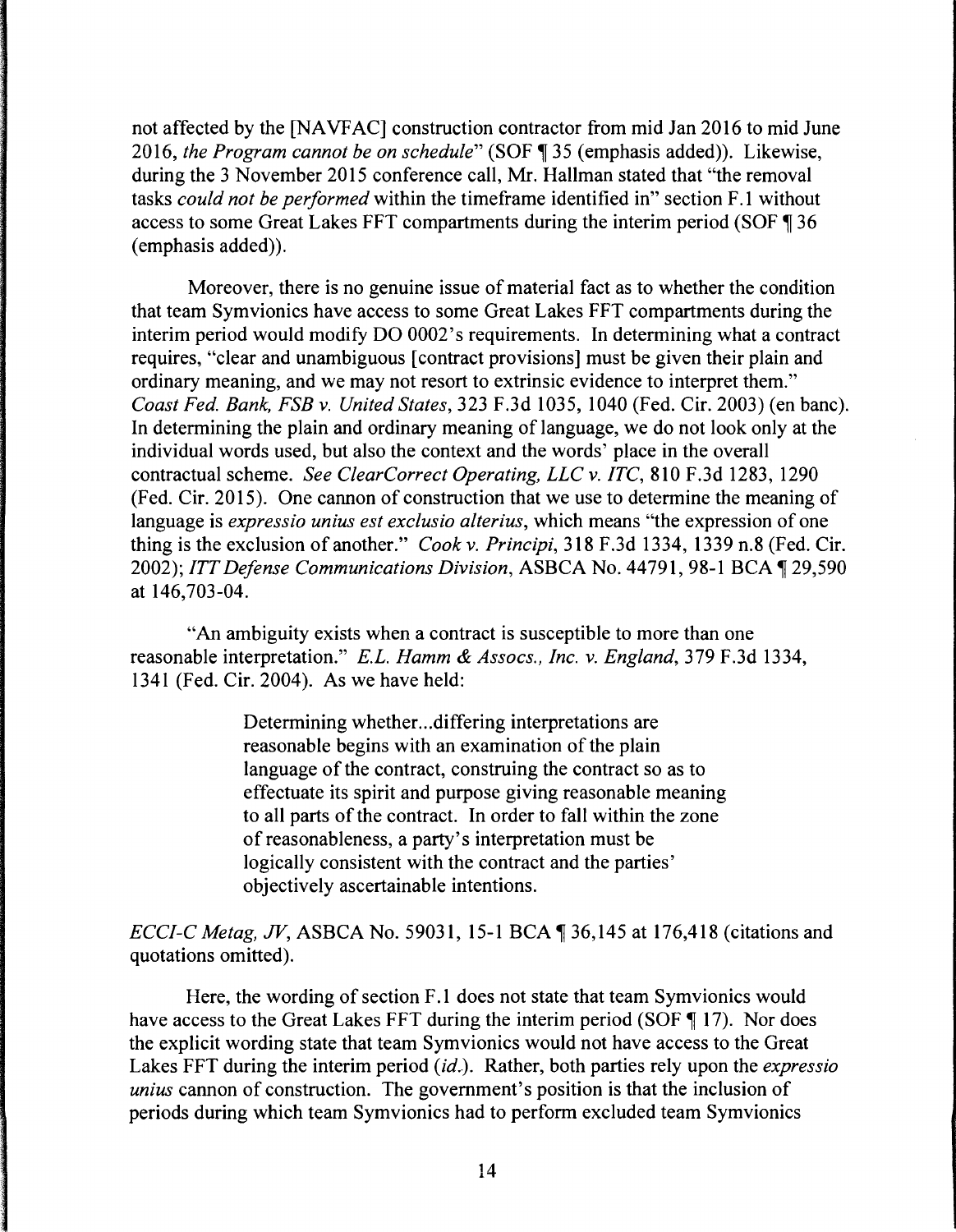from performing during other periods. That is a reasonable interpretation under the *expressio unius* cannon of construction.

Symvionics's argument is more complex. Symvionics argues that, reading section F.1 in conjunction with appendix A, appendix A's removal matrix lists the removal tasks that section F.1 required team Symvionics to perform during the removal period. Likewise, Symvionics argues that appendix A's installation matrix listed the installation tasks that section F .1 required team Symvionics to perform during the installation period. Symvionics argues that that leaves tasks in appendix A's third table, which included refurbish tasks. Symvionics argues that the inclusions of time-frames for some tasks excludes time-frames for other tasks. Furthermore, Symvionics argues that, by only requiring team Symvionics to perform the removal and installation tasks in compartments 1, 2, 3, and 5 during the removal and installation periods, appendix A's removal and installation matrices did not impose a limitation upon when team Symvionics could perform the removal and installation tasks in the other compartments (i.e., compartments 4, 6, 7, and 8) and the pit.

While Symvionics's interpretation appears to fall within the zone of reasonableness, it proves too much. If Symvionics were correct that section F .1 only required team Symvionics to perform the removal and installation tasks enumerated in appendix A's removal and installation matrices during the removal and installation periods, the October and November IMSs still would have contained a schedule that violated section F.1. The installation matrix required team Symvionics to install propane and air piping, fire place burners, and control wiring *in all compartments*  during the installation period (SOF  $\parallel$  22). However, under both the October and November IMSs, team Symvionics would perform at least some of those tasks in some Great Lakes FFT compartments during the interim period (SOF  $\P\P$  32, 38). Therefore, even under Symvionics's reading of DO 0002, its IMSs still proposed schedules that violated section F.1.

More importantly—assuming DO 0002 was ambiguous—Symvionics was bound by the government's reasonable interpretation of DO 0002 as prohibiting access to any Great Lakes FFT compartments during the interim period. "[A] party that enters without objection into a contract with knowledge of the other party's reasonable interpretation is bound by that reasonable interpretation." *HPJIGSA-3C, LLC v. Perry,*  364 F.3d 1327, 1335 (Fed. Cir. 2004); *see also Space Gateway Support, LLC,* ASBCA Nos. 55608, 55658, 13 BCA ¶ 35,232 at 172,957 ("A party who willingly, and without protest, enters into a contract with actual or imputed knowledge of the other's interpretation of it is bound by such interpretation and cannot later claim that it thought something else was meant.").

Here, there is no genuine issue of material fact as to whether Symvionics knew that NA WCTSD interpreted DO 0002 as prohibiting access to any Great Lakes FFT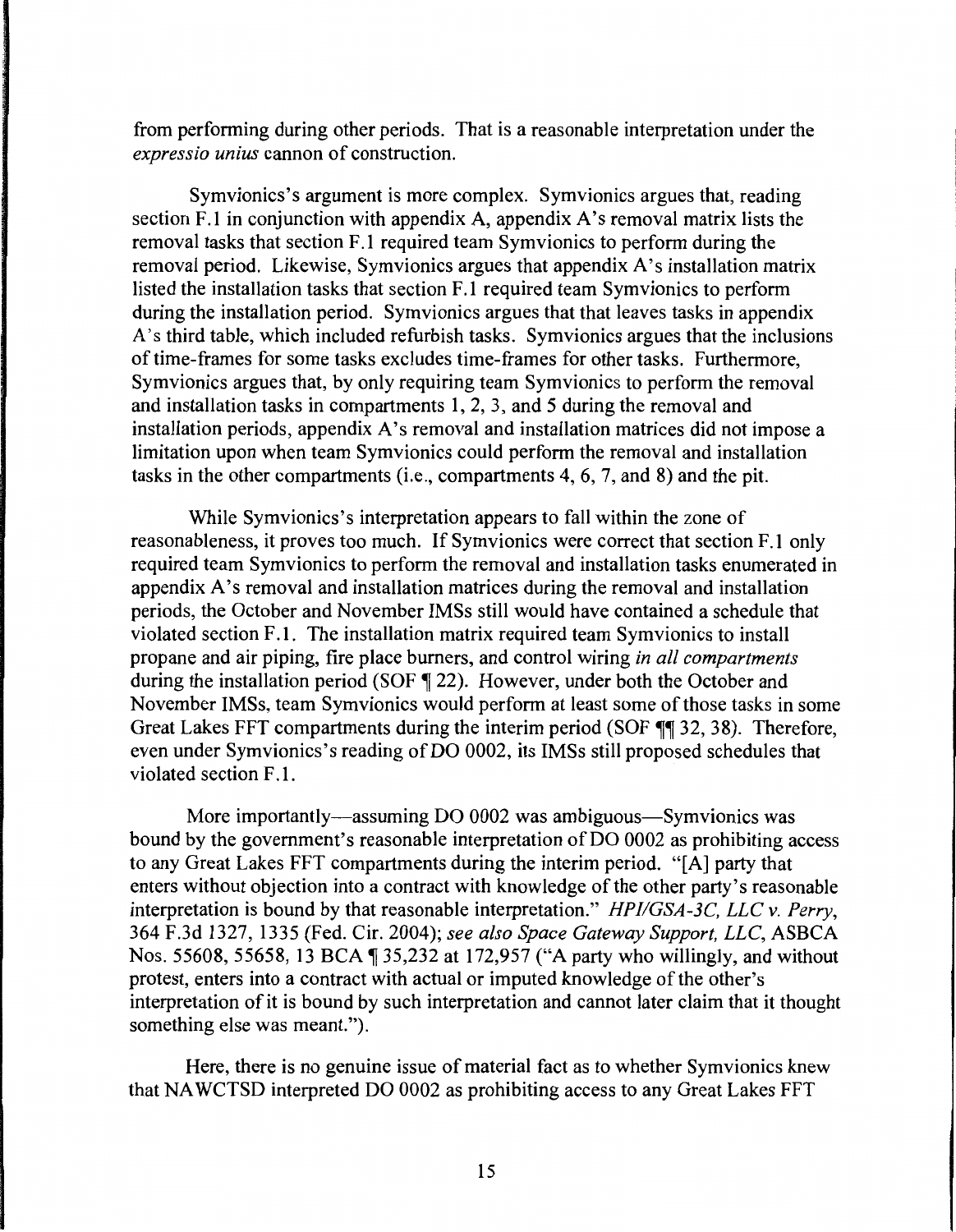compartments during the interim period. 6 NAWCTSD's Mr. Fahnestock informed Symvionics during the site visits that "contractors would not be able to have access to the [Great Lakes FFT]... between the removal and installation periods" (SOF  $\P$  8). In a 3 April 2015 email summarizing the site visits, Symvionics's Mr. Gustavsson reported that:

> We get 6 weeks (over Christmas) to take out everything NA VF AC needs out of the way and then *we have to be gone.* · *We will not be allowed in the building during NAVFAC's upgrades.* We then have to sit for 6 months and then re-install all of our new stuff and do the PLC upgrade in about 8 weeks[.]

(SOF  $\P$  11) (emphasis added).<sup>7</sup> Again, at the PAC preparation meeting, Mr. Gustavsson reported that he recalled Mr. Fahnestock saying that contractors would not have access to any Great Lakes FFT compartments during the interim period (SOF <sup>~</sup>30). Indeed, in the 15 October 2015 internal email discussing the PAC preparation meeting, ESP acknowledged that Symvionics admitted that the government discussed the prohibition on accessing any Great Lakes FFT compartments during the interim period (SOF  $\P$  31).

Moreover, as discussed above, NAWCTSD's interpretation of DO 0002 as prohibiting access to any Great Lakes FFT compartments during the interim period was reasonable. Further, Symvionics entered into DO 0002 without objecting to NAWCTSD's interpretation (SOF  $\P$  12). Therefore, Symvionics was bound by NAWCTSD's reasonable interpretation of DO 0002 as prohibiting access to any Great Lakes FFT compartments during the interim period. *HPI/GSA-3C*, 364 F.3d at 1335. Because team Symvionics was prohibited from accessing any Great Lakes FFT compartments during the interim period, its statements that performance absent such

<sup>6</sup> That Mr. Fahnestock may have stated that the mock ups had to be removed from compartments 1, 2, 3, and 5, and that the NAVFAC contractor would have priority in those compartments during the interim period does not negate the fact that he also stated that team Symvionics would not have access to any Great Lakes FFT compartments during the interim period (SOF  $\P$  9).

 $<sup>7</sup>$  Addressing the 3 April 2015 email, Symvionics argues that the word "we" referred to</sup> Symvionics, and not ESP. That interpretation is not reasonable. Because ESP was the entity that was to perform the removal tasks (SOF  $\parallel$  6), it was the only entity to which Mr. Gustavsson could have been referring when he said "[w]e get 6 weeks (over Christmas) to take out everything NA VF AC needs out of the way and then we have to be gone" (SOF  $\P$  11).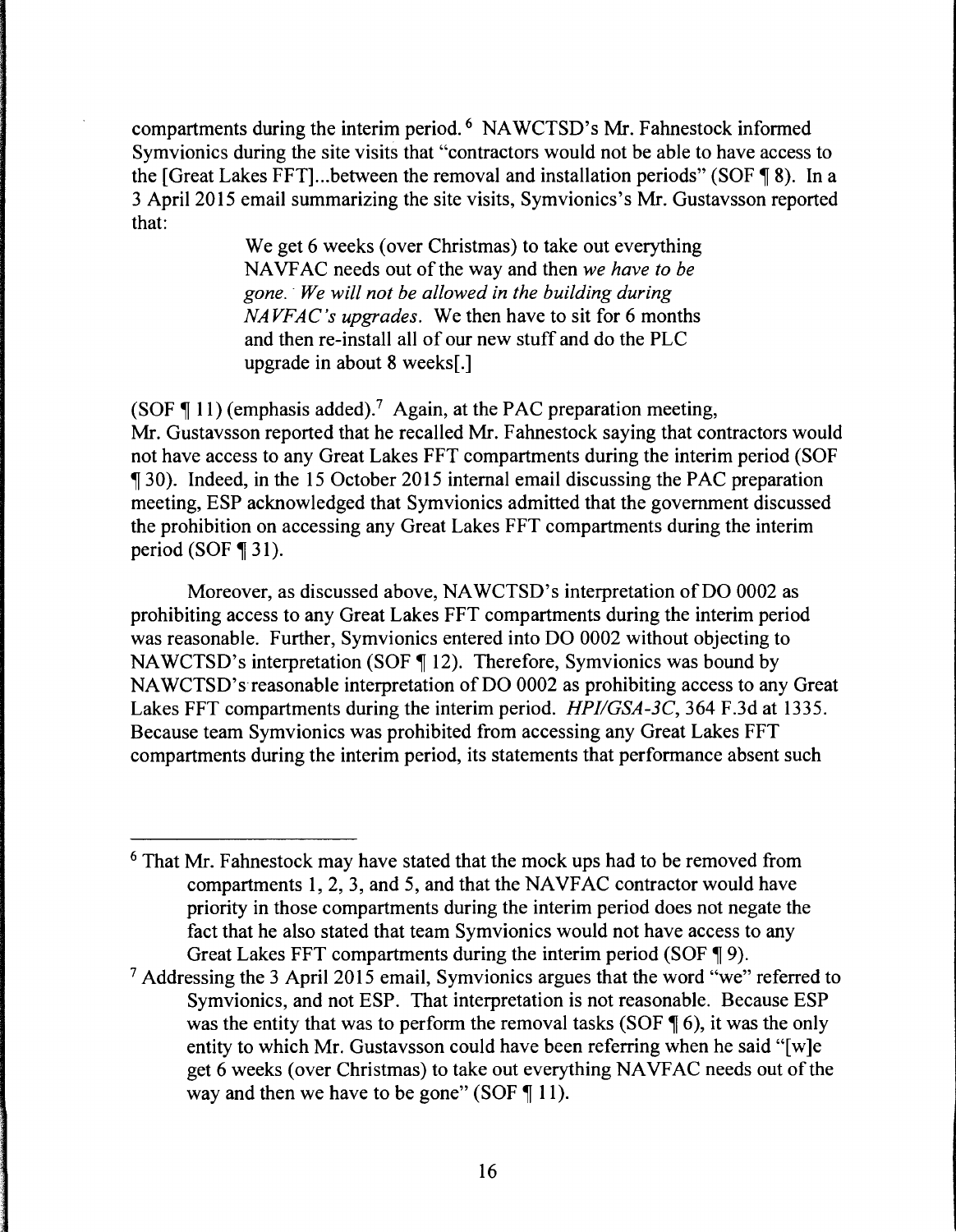access was impossible conditioned performance on a modification to DO 0002, and thus those statements constituted anticipatory repudiation.

Symvionics argues that NA WCTSD's statements at the site visits could not change the terms of DO 0002 because a slide presented during the site visits stated that "[r]emarks and explanations at this conference will not qualify the terms of the solicitation. The terms of the solicitation and specifications will remain unchanged unless the solicitation is amended in writing." (SOF  $\P$  8) That argument is irrelevant. The issue here is not whether NA WCTSD's oral statements at the site visits qualified or changed the terms of DO 0002. Rather, the issue is what the ambiguous terms of DO 0002 meant in the first place. In addressing that later question, it is appropriate to consider whether one party knows of — and fails to object to — the other party's reasonable interpretation of the ambiguous terms. *HPI/GSA-3C*, 364 F.3d at 1335.

Likewise, FAR 14.207 does not support Symvionics's argument. FAR 14.207 provides that a pre-bid conference "shall never be used as a substitute for amending a defective or ambiguous invitation." As discussed above, NA WCTSD did not seek to use the pre-bid conference as a substitute for amending a solicitation that it knew was ambiguous. Rather, it offered its interpretation of the meaning of language in section F.1 (SOF ¶ 8). Because Symvionics failed to question, or object to, that interpretation, NA WCTSD had no notice that Symvionics held a different interpretation that rendered the language ambiguous (SOF  $\P$  12).

#### *B. Symvionics Did Not Provide Adequate Assurances*

Symvionics also argues that its response to the notice to cure provided adequate assurances that it would perform. That argument is meritless. A "vague and largely unsubstantiated" response to a notice to cure is insufficient to adequately assure an agency. *DODS, Inc.*, ASBCA Nos. 57746, 58252, 14-1 BCA ¶ 35,677 at 174,626. Rather, once the government issues a cure notice, "[t]he burden is then on the contractor to advise the Government *how* it will complete the project on time, according to contract requirements." *McDonnell Douglas Corp. v. United States,* 567 F.3d 1340, 1350 (Fed. Cir. 2009) (quoting *Universal Fiberglass Corp.,* 537 F.2d 393 419 (Ct. Cl. 1976)) (emphasis added).

Here, Symvionics's response to the notice to cure merely stated that it was "prepared to accommodate this material change to our Contract if so directed by the Contracting Officer" (SOF ¶ 39). That vague and unsubstantiated statement does not raise a genuine issue of material fact suggesting that Symvionics provided adequate assurances because that statement provided no advice on how--despite its earlier protestations of impossibility-Symvionics would complete the project on time, and according to contract requirements *(id.).* Moreover, the implication from this response is that Symvionics viewed the government's reasonable interpretation of the delivery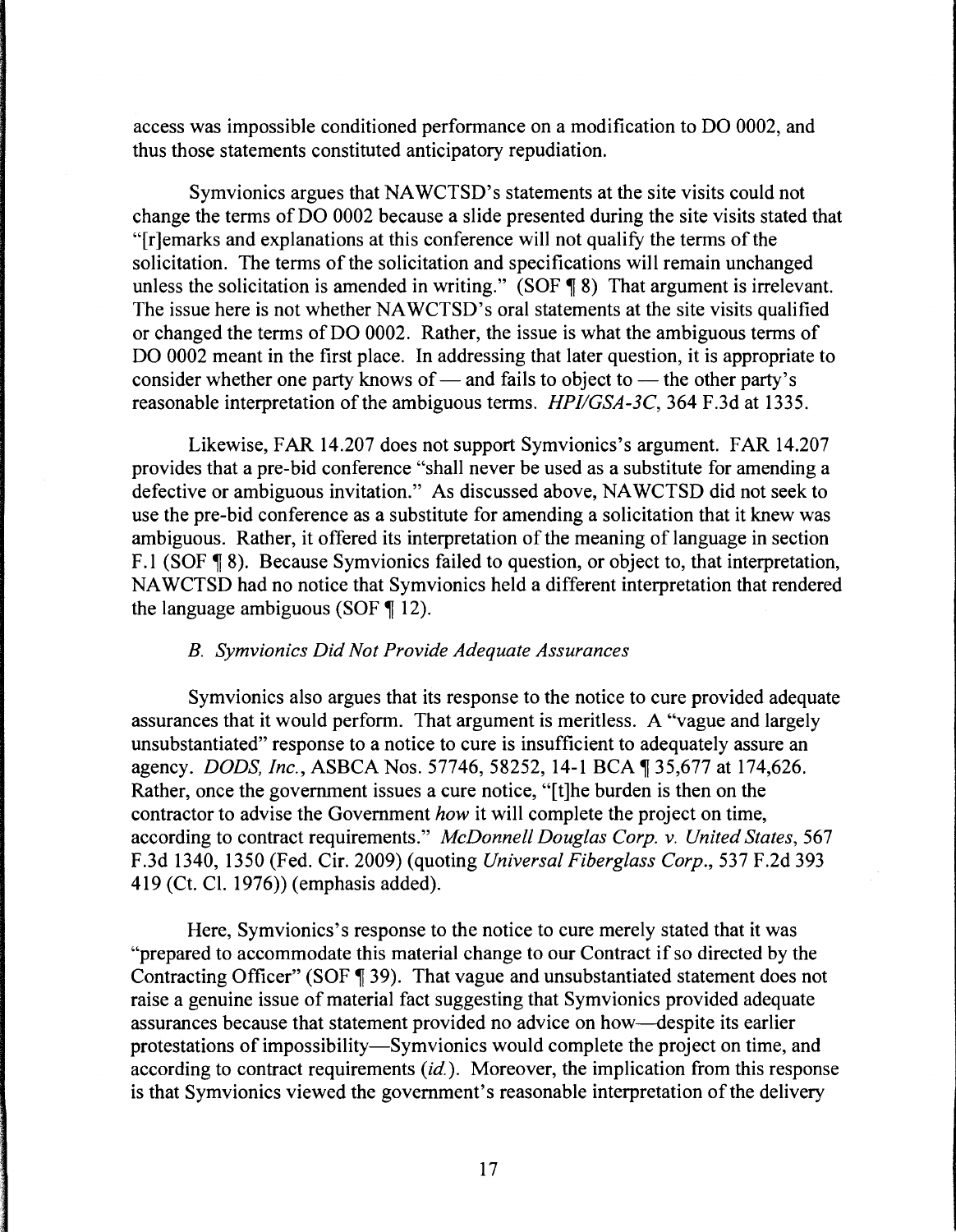order as a "material change" (which would have the potential of schedule impact and/or monetary consequences).

Nor does *Fairfield Scientific Corp.*, ASBCA No. 21151, 78-1 BCA 13,082 at 63,908, help Symvionics. In *Fairfield Scientific,* we held that "there is no anticipatory breach where the professed inability to perform can be overcome and the contractor expresses a willingness to continue performance." *Id.* As discussed above, while the response to the notice to cure expressed a willingness to continue performance, it offered no evidence that Symvionics's professed inability to perform could be overcome (SOF  $\parallel$  39). Therefore, the response to the notice to cure did not provide adequate assurance as a matter of law.

### **CONCLUSION**

The government's motion for summary judgment is granted. Symvionics's cross-motion for summary judgment is denied. Judgment is entered in the government's favor, and the appeals are denied.

Dated: 26 June 2017

Comes R. Sweet

**IAMES R. SWEET** Administrative Judge Armed Services Board of Contract Appeals

I concur

RICHARD SHACKLEFORD Administrative Judge Acting Chairman Armed Services Board of Contract Appeals

I concur

OWEN C. WILSON Administrative Judge Acting Vice Chairman Armed Services Board of Contract Appeals